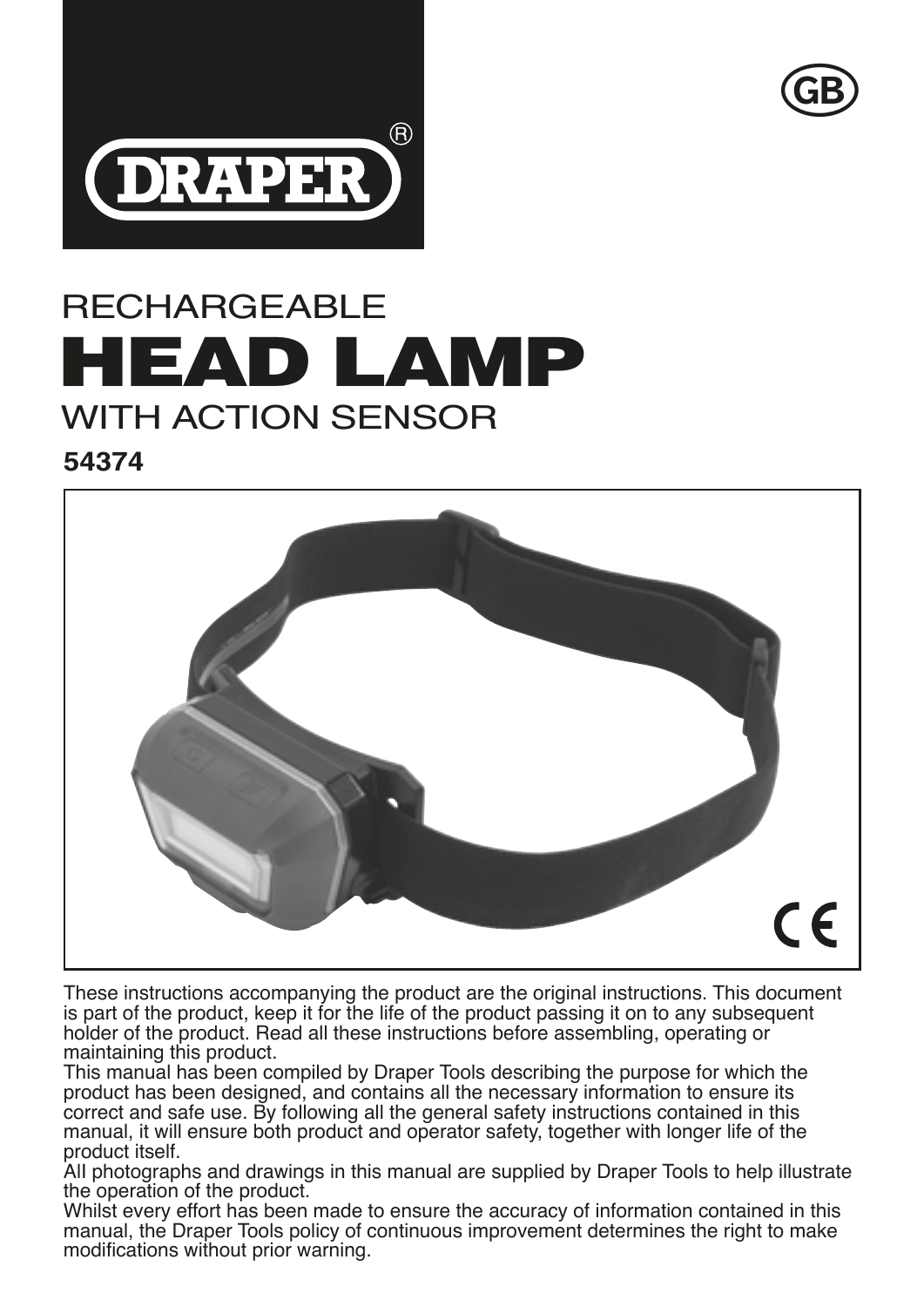# 1. TITLE PAGE

#### **1.1 INTRODUCTION:**

USER MANUAL FOR: Rechargeable Head Lamp with Action Sensor

**Stock No**: 54374

**Part No**: RHL3

#### **1.2 REVISIONS:**

**Date first published June 2018.**

As our user manuals are continually updated, users should make sure that they use the very latest version.

**Downloads are available from:** http://drapertools.com/manuals

Draper Tools Limited Hursley Road Chandler's Ford Eastleigh Hampshire SO53 1YF UK

**Website:** drapertools.com **Product Helpline:** +44 (0) 23 8049 4344 **General Fax:** +44 (0) 23 8026 0784

#### **1.3 UNDERSTANDING THIS MANUALS SAFETY CONTENT:**

**WARNING!** – Information that draws attention to the risk of injury or death. **CAUTION!** – Information that draws attention to the risk of damage to the product or surroundings.

### **1.4 COPYRIGHT © NOTICE:**

Copyright © Draper Tools Limited.

Permission is granted to reproduce this publication for personal and educational use only. Commercial copying, redistribution, hiring or lending is prohibited. No part of this publication may be stored in a retrieval system or transmitted in any other form or means without written permission from Draper Tools Limited.

In all cases this copyright notice must remain intact.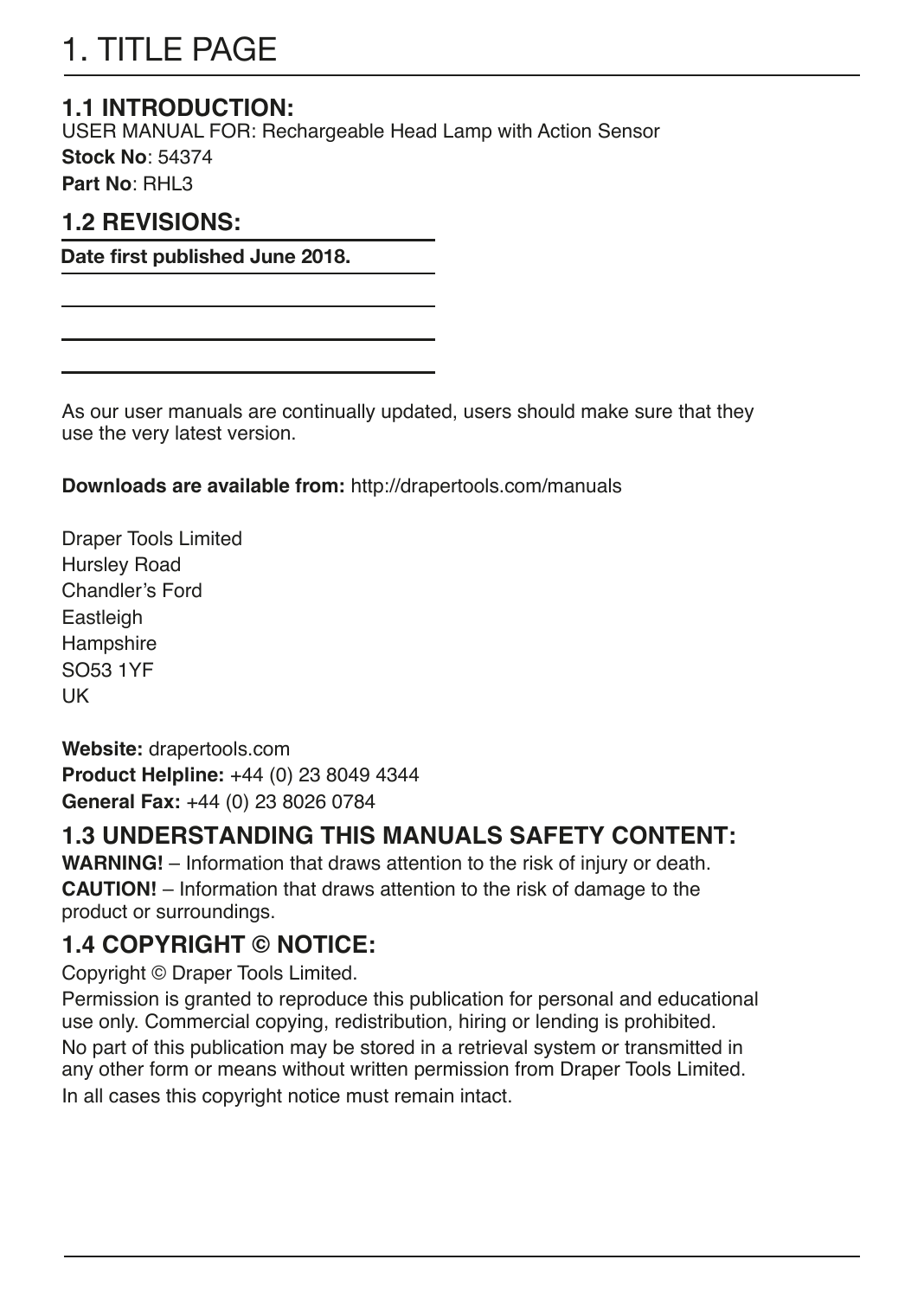#### **2.1 WARRANTY**

Draper tools have been carefully tested and inspected before shipment and are guaranteed to be free from defective materials and workmanship.

Should the tool develop a fault, please return the complete tool to your nearest distributor or contact:

#### **Draper Tools Limited, Chandler's Ford, Eastleigh, Hampshire, SO53 1YF. England. Telephone Sales Desk: (023) 8049 4333** or:

#### **Product Helpline (023) 8049 4344.**

A proof of purchase must be provided.

If upon inspection it is found that the fault occurring is due to defective materials or workmanship, repairs will be carried out free of charge. This warranty period covering labour is 12 months from the date of purchase except where tools are hired out when the warranty period is 90 days from the date of purchase. The warranty is extended to 24 months from the date of purchase for parts only. This warranty does not apply to any consumable parts, any type of battery or normal wear and tear, nor does it cover any damage caused by misuse, careless or unsafe handling, alterations, accidents, or repairs attempted or made by any personnel other than the authorised Draper warranty repair agent.

Note: If the tool is found not to be within the terms of warranty, repairs and carriage charges will be quoted and made accordingly.

This warranty applies in lieu of any other warranty expressed or implied and variations of its terms are not authorised.

Your Draper warranty is not effective unless you can produce upon request a dated receipt or invoice to verify your proof of purchase within the warranty period.

Please note that this warranty is an additional benefit and does not affect your statutory rights. **Draper Tools Limited.**

# 3. INTRODUCTION

#### **3.1 SCOPE**

Head lamp activated by either pressing a button on the unit or by swiping your hand over the action sensor. Supplied with rechargeable Li-Ion battery, USB charging cable. As part of our core range, this product is suitable for enthusiasts and tradespeople

alike. Any application other than that it was intended for, is considered misuse.

#### **3.2 SPECIFICATION**

| Lumens output                                             |  |
|-----------------------------------------------------------|--|
|                                                           |  |
|                                                           |  |
|                                                           |  |
| Battery:                                                  |  |
|                                                           |  |
|                                                           |  |
|                                                           |  |
|                                                           |  |
| Continuous head lamp operating time (on one full charge): |  |
|                                                           |  |
|                                                           |  |
|                                                           |  |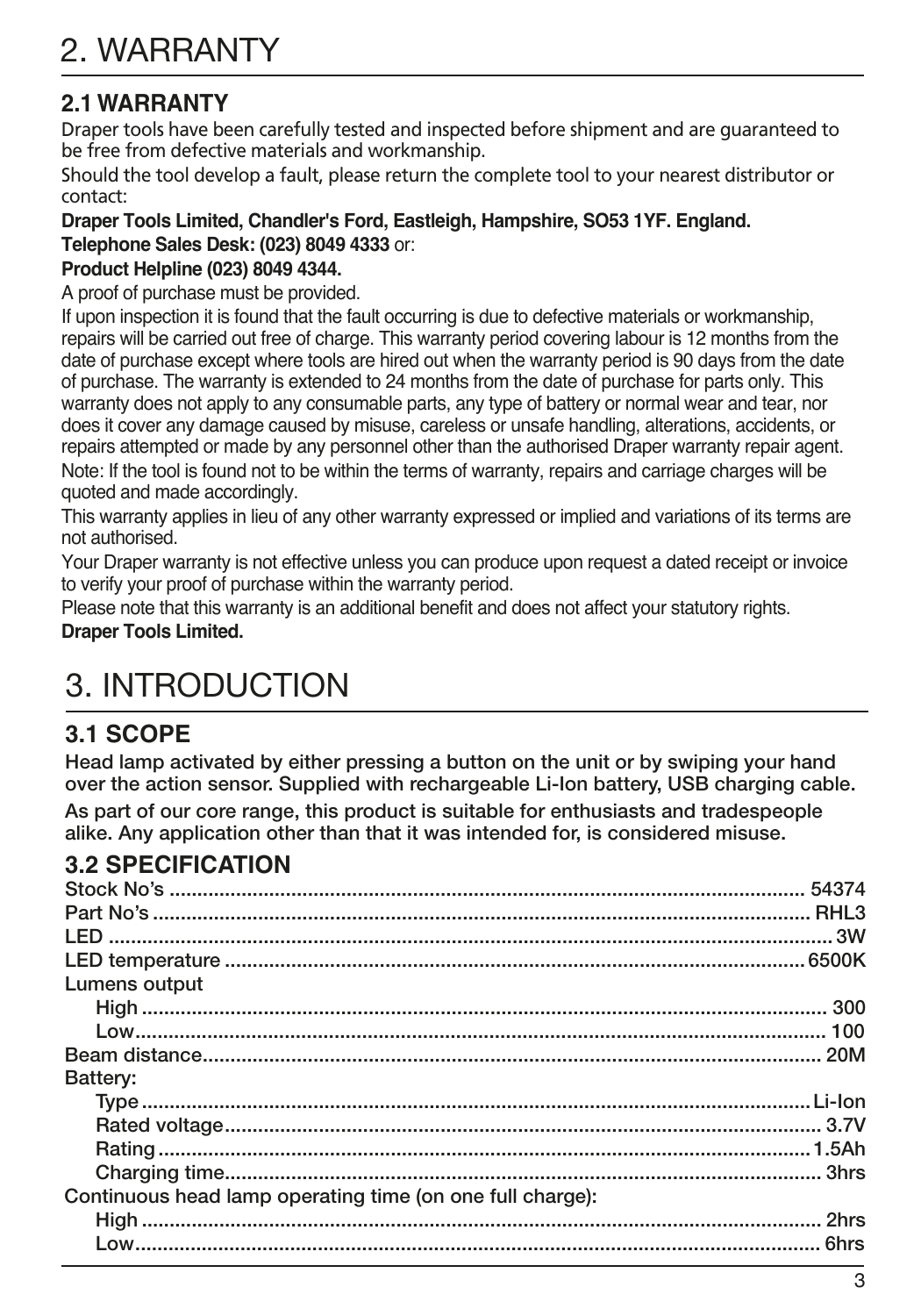### **3.3 HANDLING AND STORAGE**

Store in a dry location out of the reach of children.

# 4. HEALTH AND SAFETY INFORMATION

## **4.1 HEAD LAMP SAFETY INFORMATION**

- Do not point (shine) the light into any persons or animals eyes.
- Do not use near children.
- Store out of the reach of children.
- Do not put this unit into a fire or use near any flammable object. – Do not use in explosive atmospheres or environments.
- Do not use excessive force as it can permanently damage the head lamp.
- Only use the USB charging cable in a standard environment.
- Do not use the USB charging cable to charge any other product and only use the supplied USB charging cable to charger this head lamp.

# **4.2 CONNECTION TO THE POWER SUPPLY (CHARGER)**

This head lamp is used in conjunction with a UK standard 3 pin charger. It is designed for connection to a domestic power supply rated at 230V AC. If an extension lead is required, use an approved and compatible lead rated for this appliance. Follow all the instructions supplied with the extension lead. This product requires no earth connection as supplementary insulation is applied to the basic insulation to protect against electric shock in the event of failure of the basic insulation.

## 5. IDENTIFICATION



- (1) Angle adjustment.
- 
- 2 Elasticated strap.<br>3 3 Watt COB LED.
- 3 Watt COB LED.<br>4 Charging indicate (4) Charging indicator LED.<br>
(5) 3 Stage ON/OFF switch
- Stage ON/OFF switch.
- (6) Action sensor switch.
- (7) Sensor<br>(8) Micro
- Micro USB charging port.
- (9) Action sensors.

# 6. UNPACKING AND CHECKING

## **6.1 WHAT´S IN THE BLISTER?**

As well as the head lamp; there are parts not fitted or attached to it.



(10) USB charging cable

### 7. OPERATION AND USE

**7.1 CHARGING – FIG. 1**

The table below highlights the approximate hours of continuous usage available when fully charged: **Note 3** Before using the head lamp, charge the battery fully.

| High: | 2 hours |
|-------|---------|
|       | 6 hours |



As the charge diminishes, the light intensity will begin to reduce. The battery should be recharged before it is drained completely.

- Before charging, ensure head lamp is OFF.
- Insert the USB cable (10) into a 230V USB power adaptor and the micro USB connect into the head lamp (8) and turn on the charger.
- The head lamp's LED indicator (4) light will illuminate RED.
- Charge the unit for 3 hours, when light changes to GREEN the lamp is fully charged, then disconnect from the power supply.
- **Note:** Do not completely discharge the battery before recharging.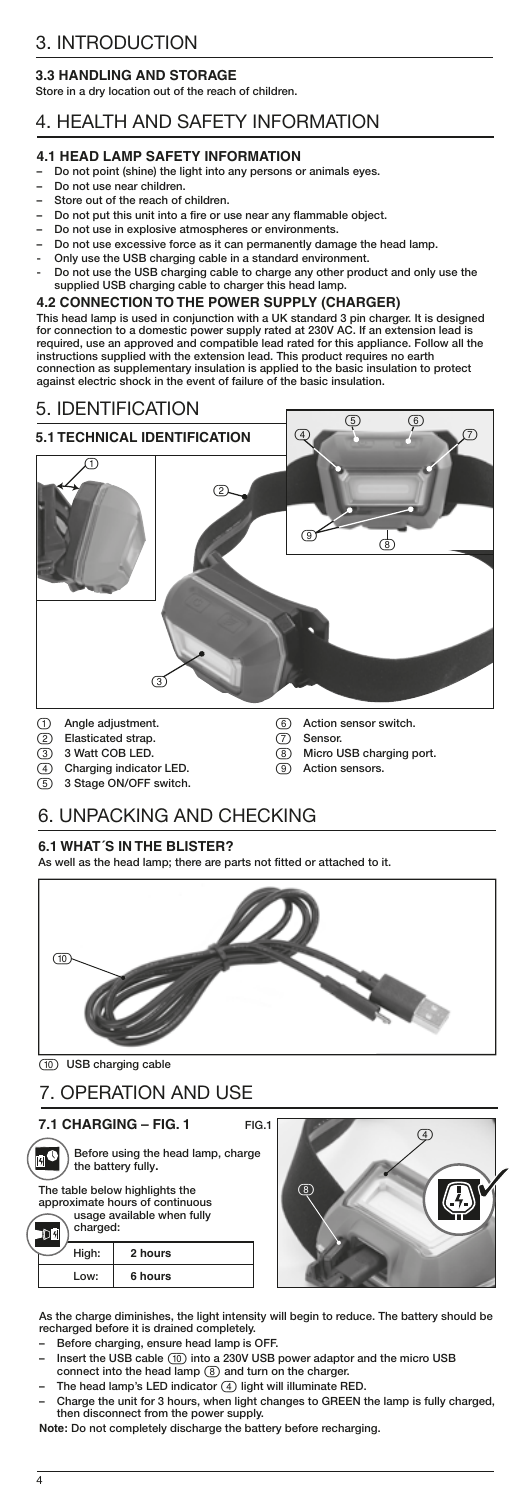# 7. OPERATION AND USE

**Note:** if stored for emergencies, ensure it is fully charged and recharge every three months regardless of use.

- Lithium-ion cells prefer small charges oft
- Lithium-ion technology is lightweight and compact due to increased capacity in comparison to other battery chemistries.
- Lithium-ion cells have no 'memory effect' and a long cycle life with outstanding discharge performance.<br>Lithium-ion cells suffer f
- Lithium-ion cells suffer from a loss in capacity or thermal runway if over charged and will degrade if allowed to enter deep discharge, however all of these situations are negated due to the complex circuitry incorporated within this product.
- Charging must be carried out in an environment with an ambient air temperature between 5°C to 45°C with the transformer supplied.
- To prevent overheating, do not cover the transformer.

Warning! If the cable is damaged or the non-self resetting protective device is<br>activated due to short circuit/overload, the transformer shall be scrapped. A<br>replacement of identical specification, design and application s

#### **7.2 HEAD LAMP OPERATION – FIG. 2**

The head lamp is operated via the ON/OFF/ beam setting switch (5).

**D** Press once for the one third power beam.

**2** Press twice for full powered beam.

**O** Press again to switch off the head lamp.

Warning! This head lamp is extremely bright. Do not shine directly into any person's or animal's eyes.



FIG.2

### **7.3 ACTION SENSOR OPERATION – FIG. 3**

Press (6). The action sensor is active. Motion within 10cm of the head lamp will 1 turn the light ON / OFF.

**Press 6.** The action sensor is deactivated.



 $FIR.3$ 

Rated voltage.

8. MAINTENANCE

#### **8.1 MAINTENANCE**

Use only mild soap and damp cloth to clean this head lamp. Do not submerge into liquid.

### 9. EXPLANATION OF SYMBOLS

### **9.1 EXPLANATION OF SYMBOLS**



Lithium-ion product. Refer to your local authority for advice on disposal and recycling. WEEE of Wa Electronic Equipment in with domestic rubbish.



For indoor use only. Do not expose to rain.

dit-proof sa transformer.

Polarity indication.

# 10. DISPOSAL

### **10.1 DISPOSAL**

At the end of the machine's working life, or when it can no longer be repaired, ensure that it is disposed of according to national regulations.

Contact your local authority for details of collection schemes in your area.

In all circumstances:

- Do not dispose of power tools with domestic waste.
- Do not incinerate.
- Do not abandon in the environment.
- Do not dispose of WEEE\* as unsorted municipal waste.



### **10.2 HEALTH AND SAFETY FOR BATTERIES**

**Warning!** Do not put in fire or mutilate – cells may burst of release toxic materials.

- Do not short circuit cells, may cause burns.
- The battery must be removed from the appliance before it is scrapped.
- The battery is to be disposed of safely.
- Do not mutilate batteries, corrosive electrolyte will be rele
- Do not incinerate danger of explosion and release of toxic fumes.
- Do not dispose of batteries or cells in a charged condition.

Expired lithium-ion batteries must be recycled/disposed of in accordance with the appropriate regulation or legislation. They should be returned to your local warranty agent/stockist.



**Warning!** Do not aim beam at bystanders or look directly into light source.

Do not incinerate or throw onto fire.



230V charger adaptor